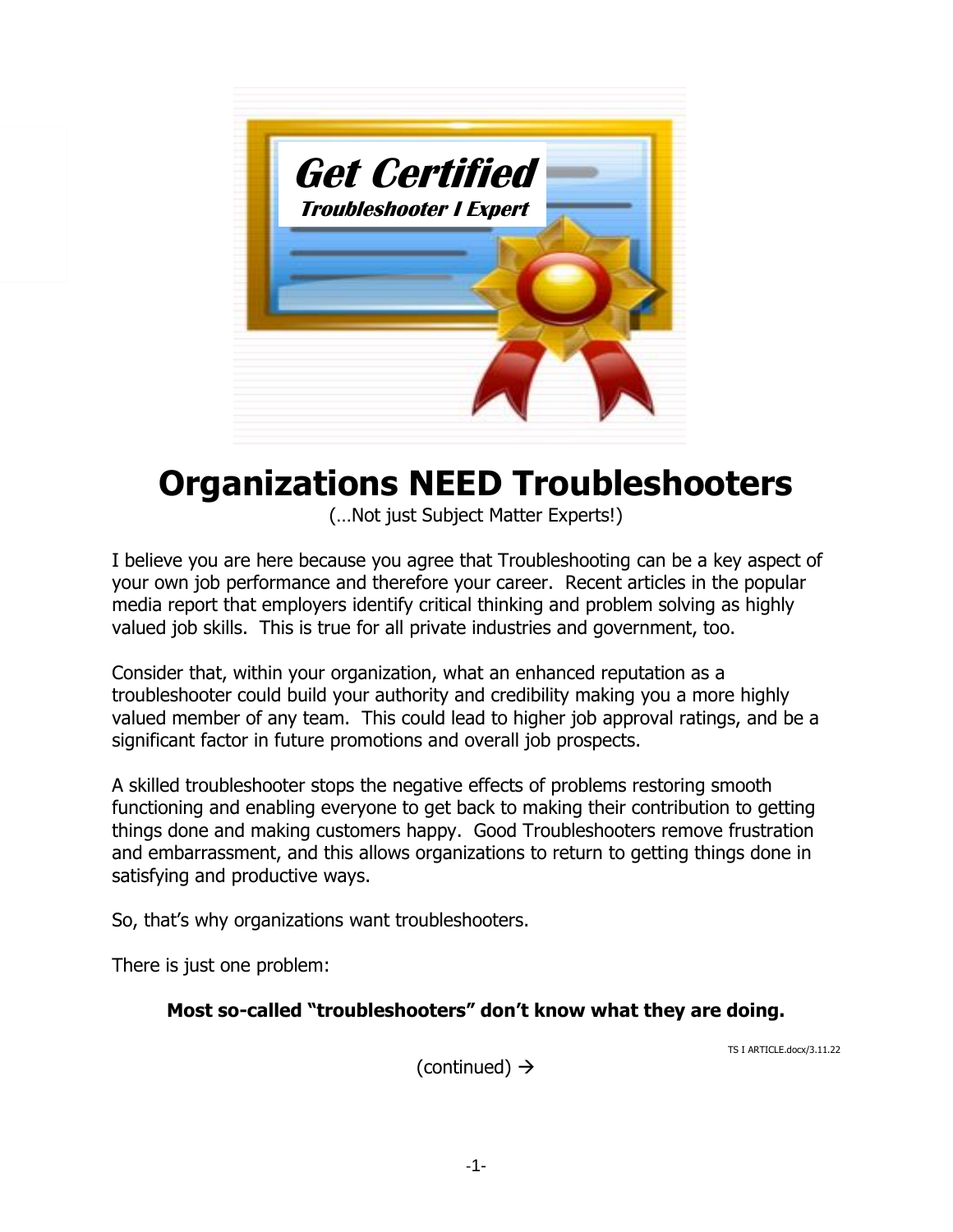### **Are you a "Doer?" … Or a "Talker?" (Why You Need To Be Certified)**

What about your competition? Are others competing with you inside your organization for pay increases and promotions? Are new job openings being flooded with hundreds of applications from all over the world?

How do you separate those who "walk the walk" from the ones who merely… talk?

### **That's the problem!**

And at **BPI**, it was our problem, too. We don't just teach critical thinking, we help customers apply it - facilitating customer teams to solve their current, very real problems. We also coach facilitators so they learn how to do it. Problems of all types (i.e., people, process, and performance issues). Every workshop we teach includes helping participants analyze 4- 6 current problems. And our workshop and facilitation customers get a **10x ROI guarantee!**

In other words: **We Walk-The Walk … And it matters to us, a lot, because if we don't deliver results – we don't get paid.**

It's difficult to find truly skilled people who know what they are talking about and able to get a team to collaborate quickly on solving a problem. And that's why we created the "**Troubleshooter I Expert**" certification.

We built this certification series to train our own team members, but there is also a big demand for troubleshooting in most organizations. These skills go beyond the classic team tools and are just what you need for 80% of the problems you face. As for the remaining 20% of problems, our methods light-the-way when more information is needed. We provide the upfront focus that experimental and statistical tools require to do their job. Our methods target what comparisons to make and what information is needed. **Stop Guessing**. Be confident knowing you are completely prepared to analyze any type of problem, finding insights others have missed, and you know how to do it quickly and easily!

(continued)  $\rightarrow$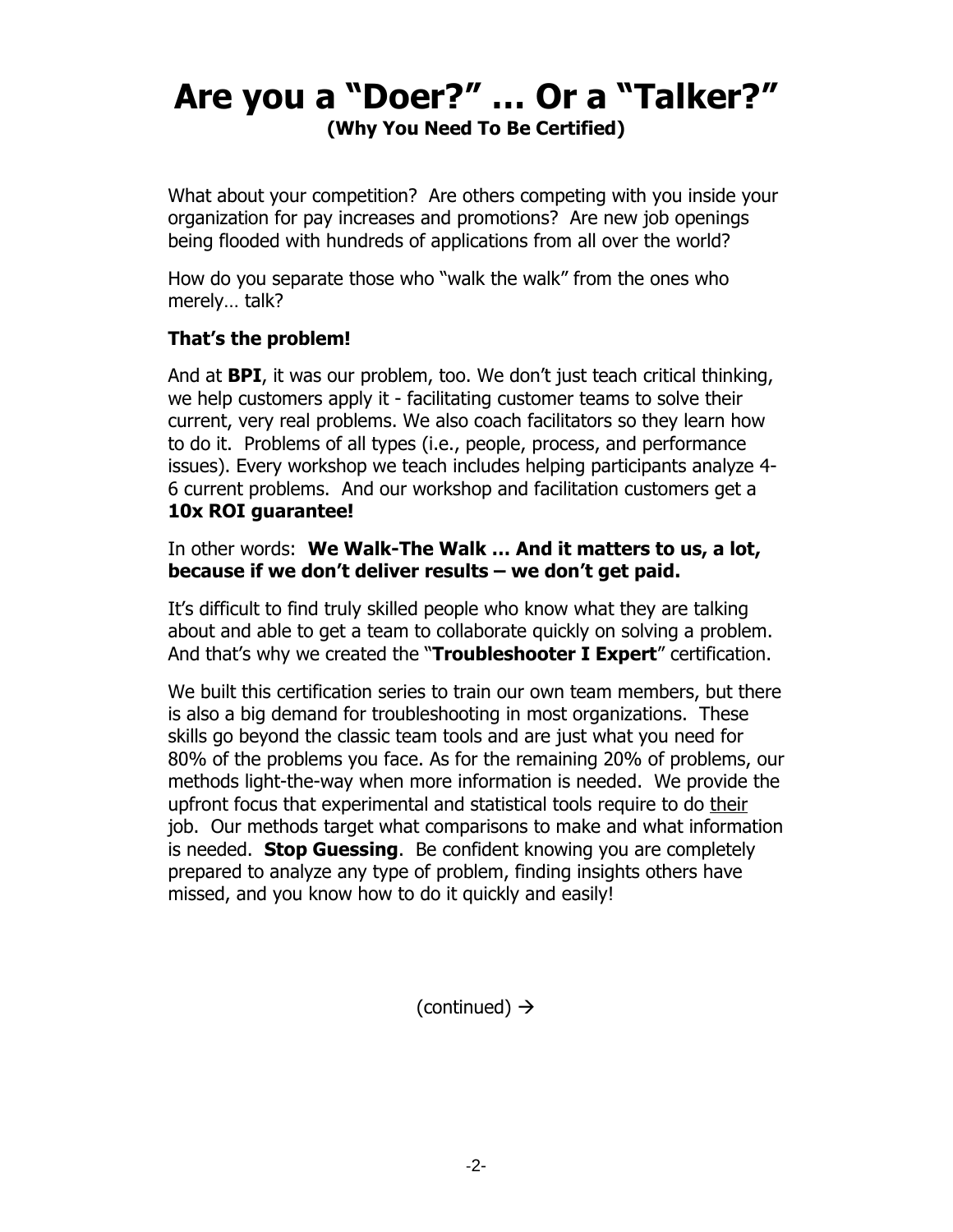## **Why You Should Get Certified?**

### **If you are an individual… If you are a manager…**

STAND OUT: This certification **will** set you apart from the pack.

PROOF: Unlike everyone else who can merely claim they can troubleshoot, you will have proof, first, by the documented completion of our rigorous troubleshooter training and coaching program and second, with an impressive digital archive of your successes. Over time your digital archive will grow as you document your track record of correcting real work problems daily.

CERTIFICATE: The certificate itself has two sides. The back of the certificate outlines **the specific process** a candidate completes to earn the certificate and the skills being certified. Also included is a brief description of BPI, our history, and BPI's  $\sim$ 4 decades of solving problems and tracking root causes in all industries.

Most importantly the process you follow to earn the certificate will make you a better troubleshooter and a clearer thinker.

We held nothing back. **We use this same training** to get our people up to speed as masters of our troubleshooting process.

So, if you want to:

- Enhance your career (or start a new one),
- Learn the best all-around troubleshooting method available, based upon powerful, proven critical thinking principles,
- Expand your skill set, distance yourself from the competition, and gain at least some of the recognition you deserve…

…this course and certification is for you. …this course is for you.

…maybe you don't need the certification

But what about your team?

Do you know for a fact that their troubleshooting skills are fully up-to-speed? That they can't think more clearly and systematically?

They'll love the fact that you are investing in them, and you'll love they're improved performance and the very significant documented results.

If the concepts and methods are more important for you than the certificate then just do the online training and look at the coaching aspect as an optional extra. (We recommend you do the whole certification package to make sure of complete process mastery.)

As one who hires new employees you already know how important certifications are to the hiring process and in finding the best candidates for your job openings.

Check out this course for possible adoption within your department. You may discover how to dramatically improve what you and your people can do.

So, if you want to:

- Boost team involvement and job satisfaction,
- Increase their thinking clarity,
- Enable your team to think together and document every significant problem solved,
- Eliminate their guessing, using an accurate understanding of the root cause to make meaningful changes,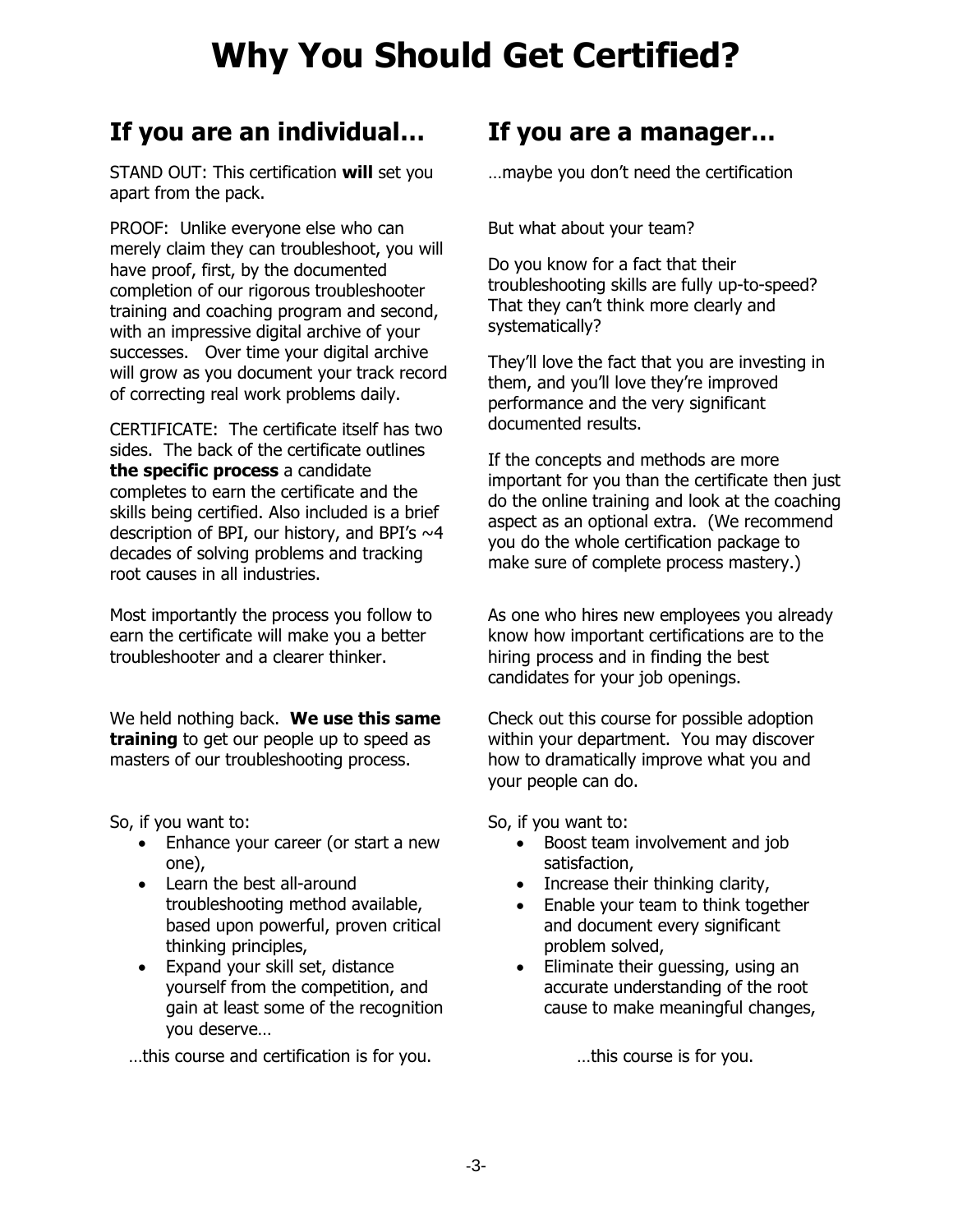### **How Does It Work?**

We offer a step-by-step pay as you learn approach. Candidates move through certification sequence at their own pace, if satisfied with the former step, continue. If not satisfied STOP and get a refund for the un-accessed training or coaching elements.

This process is in bite-sized steps so can verify value as you go. Your evaluation of each step assures you are receiving value as you work through the process. If you are satisfied with a Step, signal this by continuing. But, if you are dissatisfied with a step, STOP before moving on to the next step. You pay only for steps you have opened or accessed. For us, no hard feelings. Just send an email and get a full credit on the unaccessed elements on your credit card account. No questions asked and nothing for you to return.

The whole Troubleshooter I Certificate sequence is described below. Complete Phases I-IV in sequence.

#### ---------------------------------------------------------------------------------------------------

#### Phase I: **Web-based Training** (\$989)

The online training component of the Troubleshooter I certification process is composed of three self-paced modules. The suggested order is 1a-1b-1c. Complete all three modules before moving on to Phase II.

- Module **1a: Problem Inventory**
- Module **1b: Problem Solving**
- Module **1c: Tracking Root Cause**

--------------------------------------------------------------------------------------------------- Phase II: **Systematic Problem Solving Text** (sent **after** you complete all

three online modules 1a-1b-1c.)

The reference text includes chapters on each process, additional examples, process flow charts, blank process forms, related articles, and we will enclose two job aids (the Troubleshooter Notepad and send an email attachment of the Electronic Workbook with the expert's checklist). Familiarize yourself with the text book before moving on to Phase III.

---------------------------------------------------------------------------------------------------

Phase III: Three **Applications w/ Coaching** (sequence a, b, then c)

- 3a. Problem Analysis w/ Coaching #1 (\$299)
- 3b. Problem Analysis w/ Coaching #2 (\$289)
- 3c. Problem Analysis w/ Coaching #3 (\$279)

Demonstrate you understanding and uncover questions or needed refinements. Applying your new skills to a series of three job related problems is the most important aspect of the certification process. We provide you with a custom digital **problem-solving workbook**. You will use this workbook to complete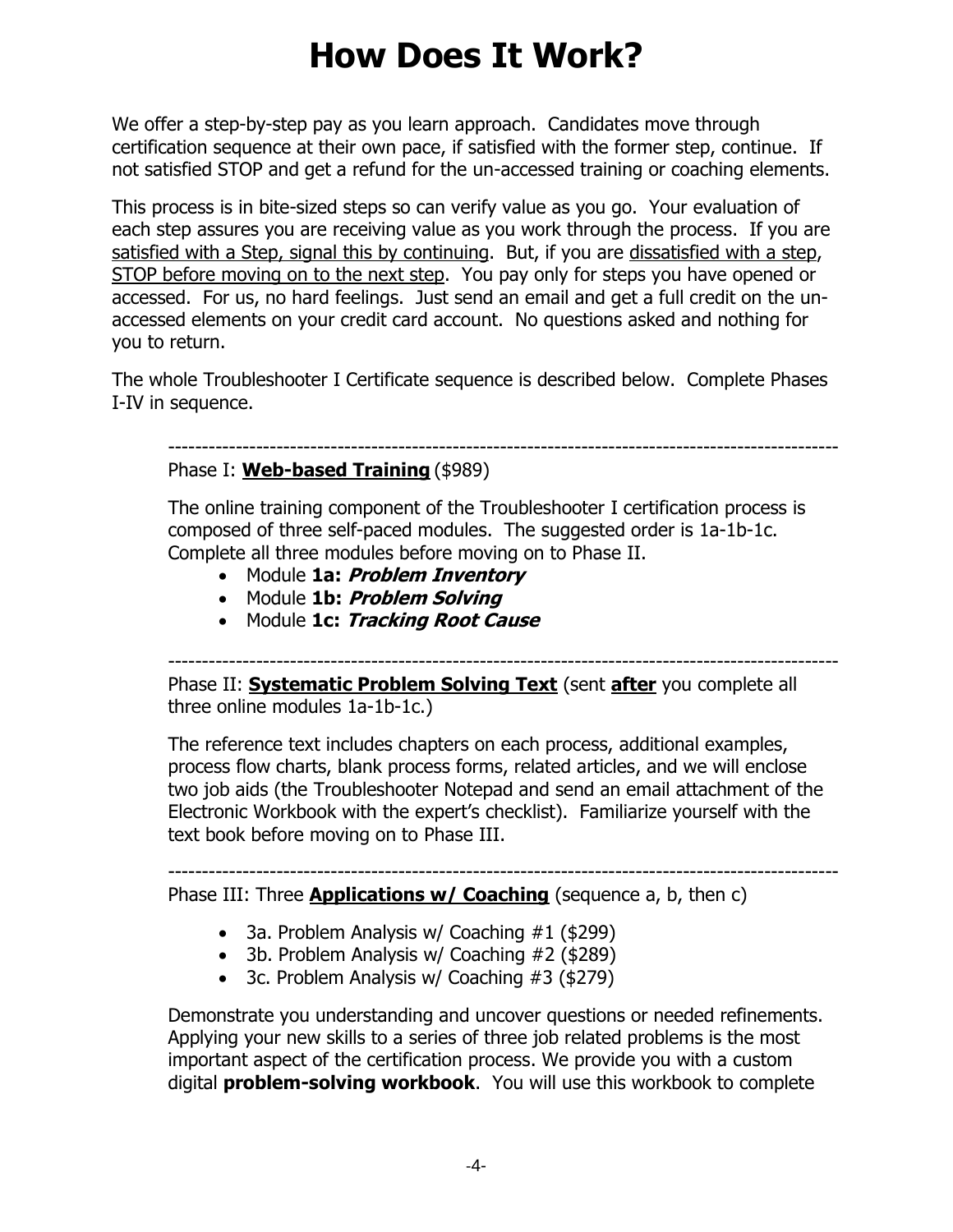## **How Does It Work?** (continued)



your analysis of a current problem and receive feedback from your expert coach using our 23-point expert's check list. You should use this same checklist to check your own work before any submission. After each submission your coach will provide expert tips on how to improve your analysis with tailored feedback. This coaching process has proven to validate and refine a candidate's mastery and prepare them well for their role as expert Troubleshooter. Use the workbook to document the problem's impact, true cause and to track root cause.

--------------------------------------------------------------------------------------------------- Phase IV: **Recognition** - Certificate, Expert Badge, Impact Archive

- 4a. **Troubleshooter I Certificate** The online courses prove your conceptual understanding, the analysis of three (3) problems checked by an expert verifies you have job application skills.
- 4b. **BPI Reference Offer**. A record of your work is kept at the **BPI**  Research & Development office. We will attest to your competencies to any contact you send to us.
- 4d. **Impact Archive**. Begin immediately and create an impact archive with your Electronic Workbooks. You have a head start with the three problems completed for the certificate. On the first data entry page of each problem analysis (Problem Statement sheet) the problem's estimated impact is entered. We use a projected 18 months' time frame, the **standard management time horizon,** for estimates. Having this on hand for summarizing it is an impressive way to show your ever increasing value as a troubleshooter.

# **Frequently Asked Questions**

### **Q1: "How do I begin?"**

A1: Click any of the **"Get Started!"** links in these pages. You will be directed to the CONTACT US form. Tell us what you want and how to contact you. We will contact you to complete your enrollment.



### **Q2: "Am I guaranteed to get certified if I participate in the program?"**

A2: No. A certification that can be purchased and not earned is worthless. Our courses are challenging because troubleshooting can be challenging. The good news is that it is better to fail to be certified than to fail on the job. Plus you are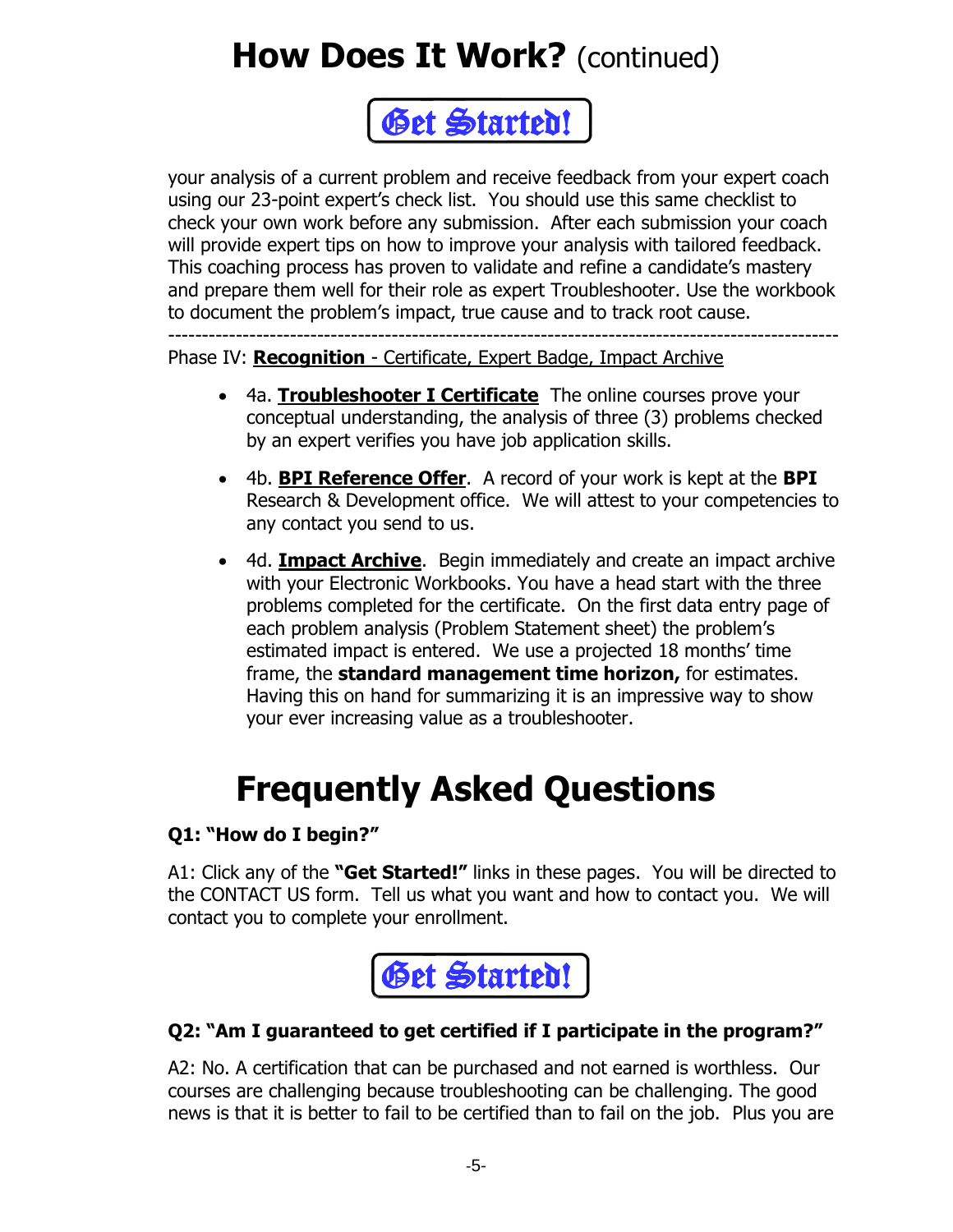### **Frequently Asked Questions (continued)**

protected with our **step-by-step guarantee**. The three online courses are completed one by one. You may get a prorated refund for any module you have not started. Each module is valued at 1/3rd of the online USER pricing. Nothing to return, nothing extra to do.

#### **Q3: "How long does it take to finish the course and receive my certification?"**

A3: The short answer is it depends. The range will likely be between 8-15 hours of study and application with time added to receive your textbook via the U.S. mail.

Most people will take three calendar weeks spreading out 8-15 hours of study and application similar to this:

Sample Sequence (your work is ALL self-paced, this is an example only):

- Week I: **5-6 hours** of self-paced **web-based training,**
- Week II. Order and await arrival of your text and two job aids,
- Week III. and after, analyze and gain approvals for three jobrelated problems in an estimated **3-9 hours of work**

How much coaching and remedial work you may benefit from is unknown. We allow three cycles of **submission** → **feedback** → **resubmission** to bring your understanding up to standard using each problem as a learning opportunity. If the first problem takes 3 submissions, the subsequent 2 problems usually take less because of the clarification gained from the first problem.

### **Q4: "How long do I have to complete the course of study once I start."**

A4: We guarantee you will have 12 months to complete the course of study. If you want more time, just ask and we will try to work with you.

#### **Q5: How fast will the coach return my submissions?**

A5: Based on 1,500 problem submissions in our most recent project, we have a 99+% record of 24-hour turnaround or less. We don't promise 24-hours, **we promise a 48 hour turnaround**. You can make the turnaround go faster by always using the expert checklist before submitting your work and by following the procedural guidelines we will be sending you.

#### **Q6: "What is the problem submission and feedback process with the coach?"**

A6: The purpose of this aspect of certification is to **jump from learning concepts to real life applications.** The best way to do this is with the help of an expert guide. The analysis of any real work problem will reveal misunderstandings which your coach can spot and remediate immediately. This will be the most valuable part of your training, learning lessons that are just not available with concept learning alone.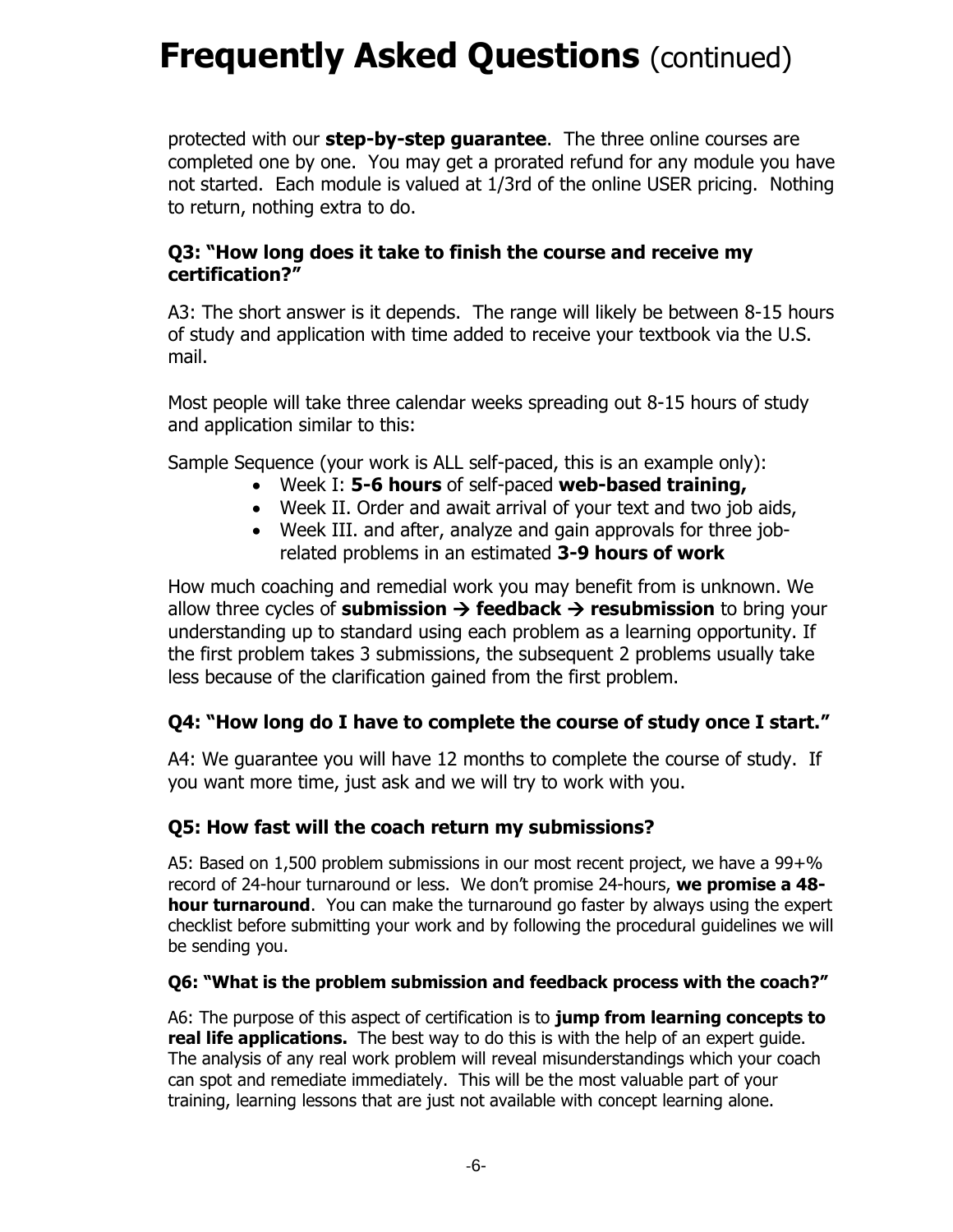### **Frequently Asked Questions (continued)**

Our coaching process involves the Candidate in analyzing a problem from their work situation using our Excel Electronic forms. The Electronic form is submitted to the coach for review and comment. The coach **identifies any procedural or conceptual misunderstandings** providing feedback to the candidate. The analysis is returned to the candidate with explanations and instructions for improving the work. **The candidate does not redo the whole analysis** but need only focus on suggested area(s) highlighted by the coach. The candidate, given a new understanding, makes adjustments and re-submits. This 2nd submission is reviewed by the coach who may add a further comment about the new work. A third submission may be done and a final review completed by the coach. Accepting the analysis of the candidate's analysis regardless of the number of submissions means the coach is satisfied that the candidate now understands the necessary procedures or concept(s) sufficiently to move on to their next problem application and possible new learnings.

Remedial information may be recommended by the coach after a submission to improve the candidate's understanding and prowess.

#### **Q7: What's the difference between your approach and the troubleshooting approaches commonly associated with "equipment".**

A7: Our approach is not limited to any one type of problem or equipment. It is a generally applicable approach that uses the description facts, logic and your judgment to generate high quality potential causes and to find and verify the true cause. Our approach also works equally well on people performance issues, machines, systems, and processes. We have success in all industries from Insurance, Medical, Energy to Manufacturing, also for Schools.

#### **Q8: What about the quality improvement tools like Fishbone, Brainstorming, Control charts, Pareto charts, Process maps, Scatter plots, Five Whys and so forth?**

A8: Most of these tools are missing key critical thinking functions such as how to develop a high quality potential cause, or how to logically scrub a list of potential causes to find the most likely cause. They are data collection and organizing tools and some are creativity tools. We incorporate the Five Whys procedure within our root cause tracking system but Five Whys by itself is just, well, five whys. We also can integrate the Fishbone questions to develop potential causes but we improve the structure of the questions to generate higher quality potential causes. We will show you how to evaluate any list of potential causes using logic to find the Most Likely Cause.

#### **Q9. How difficult are the web-based courses?**

A9. Almost everyone scores 70%-100% on these lessons. The minimum acceptable score to pass is 70%. They are self-paced. So we recommend that you take your time. Read carefully to fully understand each question. The questions provide feedback themselves that are lessons themselves.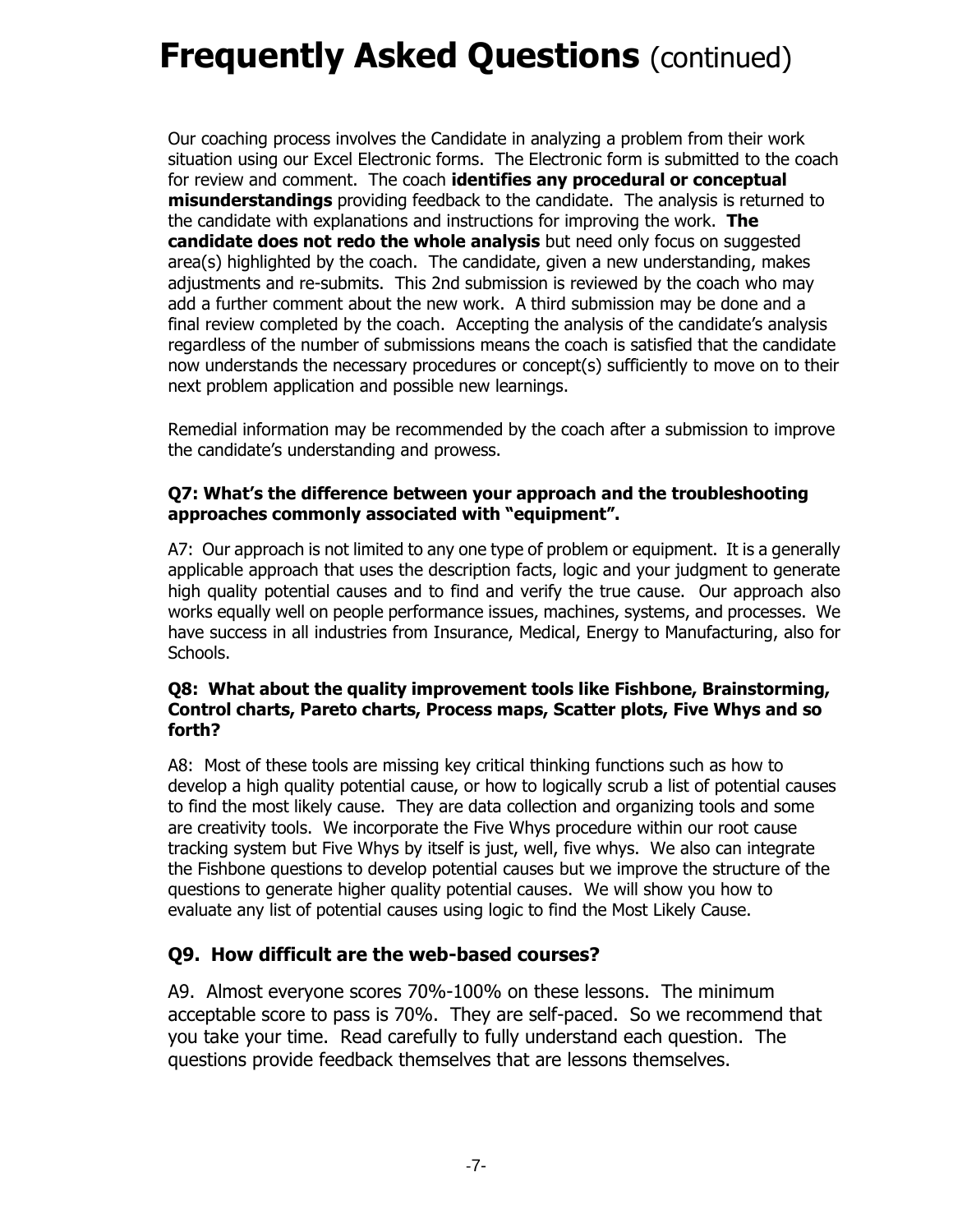### **Frequently Asked Questions (continued)**

### **Q10. What is the design of the web-based courses?**

A10. Each module begins with a case study demonstration of the full process showing how all concepts work together. Next, individual concept videos of  $\sim$ 3' provide a lesson about each concept. Then, two follow-up questions test your understanding of that concept with necessary feedback to confirm or remediate, as needed. All this is preparation for the Exam on the process tool.



### **Reasons to Believe!**

**Q11 What** are a few **reasons to believe** that we can do what we say?

A11 Here are six reasons we can deliver on our offer.

**First**, there is the length of time we have been in business**, 4 decades of success in this one specialty**, tens of thousands of participants taught, with direct applications to the problems of workshop participants.

**Second**, the long standing workshop guarantee (pre-Covid) - a **10-fold Return on Training Costs.** The cost saved from solving problems in the workshop will be a minimum 10X ROI or the organization pays nothing. That's a 10X recovery of all costs (BPI materials, instructor fees, and participants' salaries for two days and all our travel) or the workshop is free. This is based solely on the problems identified in the workshop itself. We have never lost on this offer. And participants can continue their better problem solving skills thereafter to solve problems and track root causes.

**Third**, **Our Breadth of Experience**: We've worked successfully resolving problems in every category of business, and government (e.g. high tech, automotive, financial services, insurance, banking, software, pharmaceutical, biotech, petrochemical, utilities, petroleum, transportation and more) & the entire range of job classifications within organizations (executives, managers, cross-functional teams, technical experts, SME's, quality teams, project teams, green belts, black belts and more).

**Fourth**, **Top Organizations chose us**: We have helped target groups of employees perform better by thinking better in many of the world's most successful organizations (e.g. Ball Aerospace., Daimler Truck, GM, Ford, IBM, Union Bank, Solar Turbines, Goodyear, Merck Pharmaceuticals, Genzyme, eBay, Novartis, Adobe Systems, Shell Oil USA, Exxon, S. California Edison, Shea Homes, Motorola, Pacific Life, Stanford University, Sony Electronics, USC Leadership Academy (hospital cohort program), Verizon Wireless, Zenith Insurance, Universal Studios).